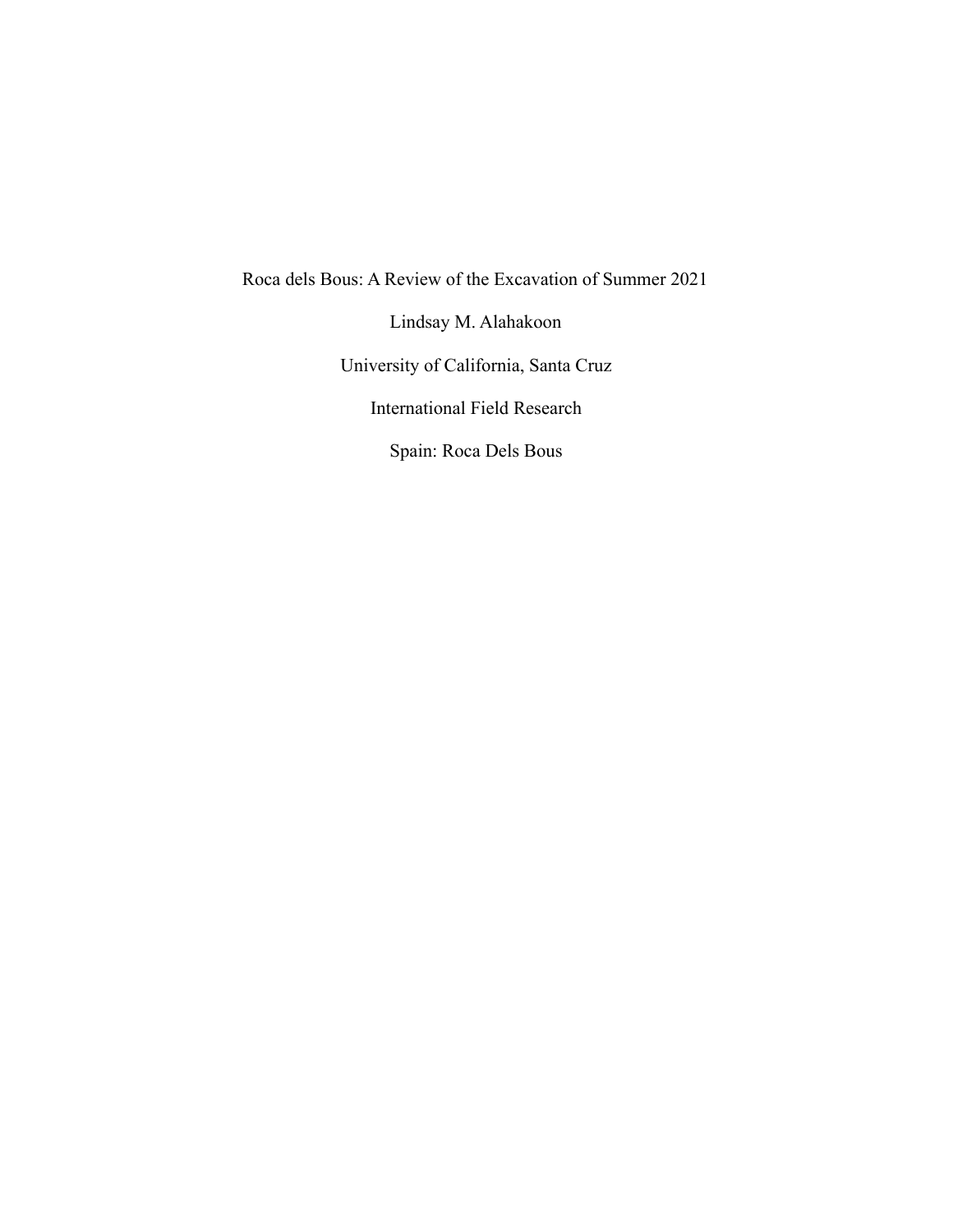## **Roca Dels Bous: A Review of the Excavation of Summer 2021**

Roca dels Bous, an archaeological site in Catalonia, Spain just outside the small city of Sant Llorenç de Montgai, was discovered in the early 1970's, and has been revisited multiple times since for excavation. The site is situated above the Rio Segre at the base of a large limestone rock shelter, below what is now a popular climbing spot for tourists and locals. This location is understood to have been utilized by various groups of Neanderthals during the Upper Pleistocene, likely as they seasonally and nomadically followed game along the river. Periods of their occupation can be seen through the presence of hearths, as well as in accumulations of bones, stone tools, and other remnants. In general, when attempting to study an archaeological site, understanding stratigraphy, or the layers associated with a specific time period is important in understanding a site's sequence and characteristics of each layer and time period. However, the stratigraphy of this particular site is especially convoluted, rising and falling irregularly in unpredictable locations (Mora et al. 2012). Dividing the site into directional cross-sectioned areas for excavation like a traditional site didn't allow for a clear understanding of the history and stratigraphy of Roca dels Bous. Instead, it is necessary to follow the direction of the irregular layers, applying the principle of superposition in a different way. This is how we started excavating Roca dels Bous and where our learning experience began.

Many of the natural formation processes that occur at Roca dels Bous made understanding and excavating the site more difficult, such as the regularly eroding limestone rock shelter above and constant downhill erosion that has occurred over the history of the site. It also has "two alluvial fans located" on the east and southwest areas of the site (Mora et al. 2014). This, in addition to the site's relatively recent use to shelter livestock and as a climbing destination, has eroded and obscured the site to the point where finding and identifying each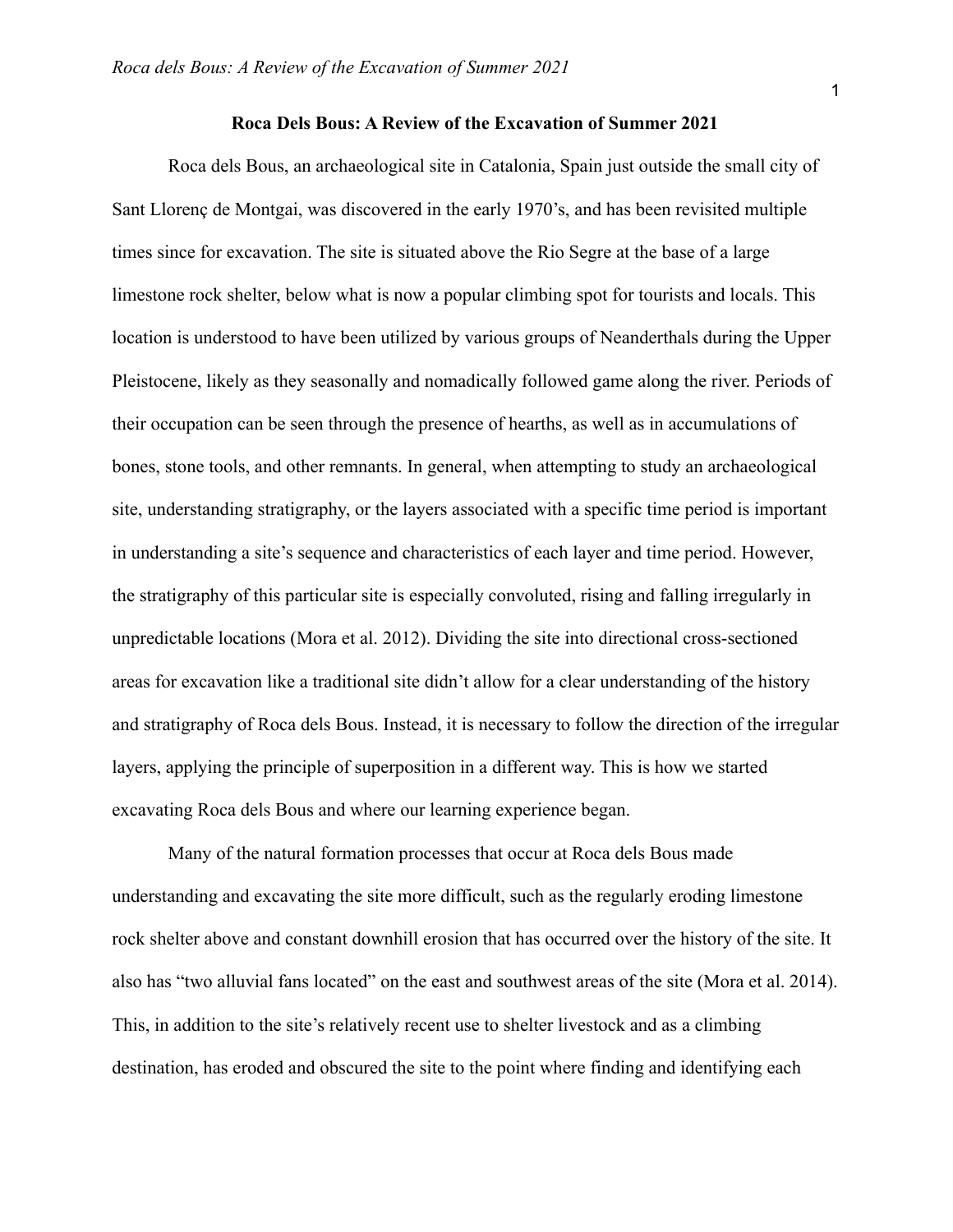level of occupation is difficult. Because of all these obstacles, the stratigraphy of the site is infiltrated by falling rocks and irregular erosion. Not only does this move around and damage the items within the layers of the site, but it affects the way sediment and artifacts are displaced as they fall through these rock layers over time. Therefore, the levels of the site as we understand them are defined by palimpsests and accumulations of materials such as lithic remains, bones, and hearths, separated by sterile layers. Each layer represents repeated occupation by various groups in relative succession over hundreds to thousands of years that have been homogenized and mixed into a single layer (Mora et al. 2012). During the course of the month, our group excavated and connected N-14 through N-18.

Whenever we found an artifact while excavating that was deemed significant— whether it be a chunk of charcoal, a sizable fragment of bone or a broken flint flake— that artifact was coordinated in the context of the site using a total station. The artifact was left in place, as close to its original positioning as possible. Then, using a prism and the total station, the exact location of the artifact was taken. The artifact — now associated with a location, a number, and a QR code— was recorded via a tablet through the system known as "Arqueo UAB" by number, material, and clear characteristics such as identifiability. By associating each artifact with a QR code, it reduces labeling errors. The QR code serves as a connection to the information associated with it, called the DM. The DM remains the same while the QR is continuously updated (Martinez-Moreno et. al 2016). This allows us to visualize artifacts by their organic or inorganic nature, view trends in the site's stratigraphy based on location and material, and document as much information as possible for each artifact to also allow for different types of possible future scientific analysis.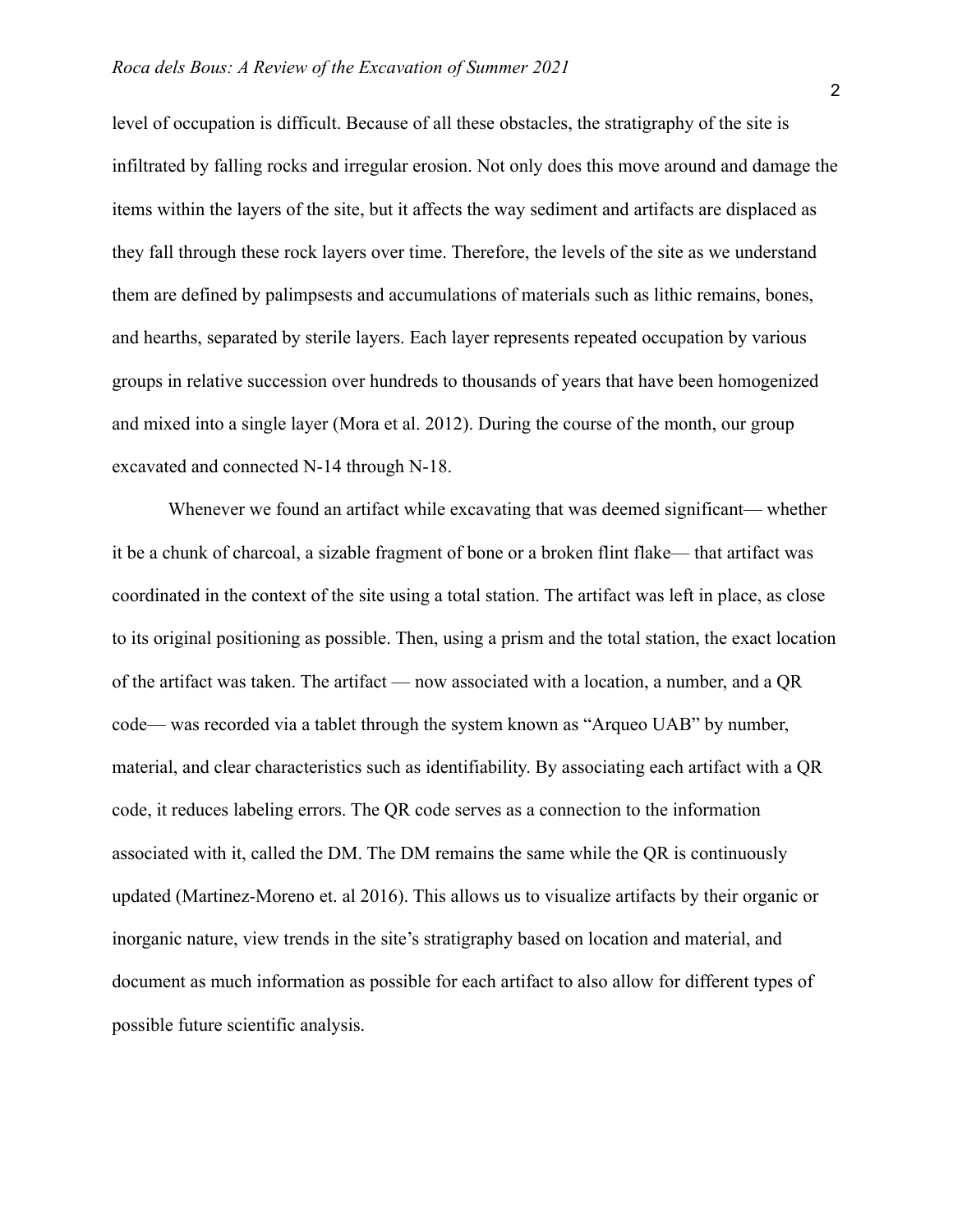Largely due to the irregularity of the site, we had to collect data that allows for a variety of visual representations. For analysis, the site was split into North-South and East-West sections, as well as diagonally, in order to provide a better visual of the distributions of the artifacts and thus shapes of the levels relative to each section as we excavated. At Roca dels Bous, we rely heavily on modern technology to give us comprehensive data, analysis of which has the potential to change the way we approach the excavation on a day-to-day basis. Because this type of data analysis is used and can also give us useful visual representations of artifact coordinates, we can better understand how the stratigraphy dips and rises in all directions. This is significant because it affects how we understand the layers of the site while working, and consequently how we follow them as we excavate.

There were many occasions when we observed hearth interstratification or encountered artifacts and hearths outside of a predicted area or our understanding of the shape of a level, forcing us to reassess how we labeled various levels and thus change how we understood the stratigraphy of the site and worked through each level. As a result, it was challenging dividing the stratigraphy into clear levels even with technological assistance. Due to the fact that archaeology is also a destructive practice, it was critical to pay attention and excavate carefully so as to not destroy any artifacts or possible evidence in the site's makeup. This site is also used as a learning opportunity for visitors and students during the year, another reason why clean excavation is important.

Collections of similar items were another factor used in the identification of layers. For example, when I was working in level N-18, turtle bones and seeds were found fairly commonly. When finding bones we could easily identify turtle, it was important that we coordinate the location where we found it and bagged it as an individual item. Seeds were also recorded in a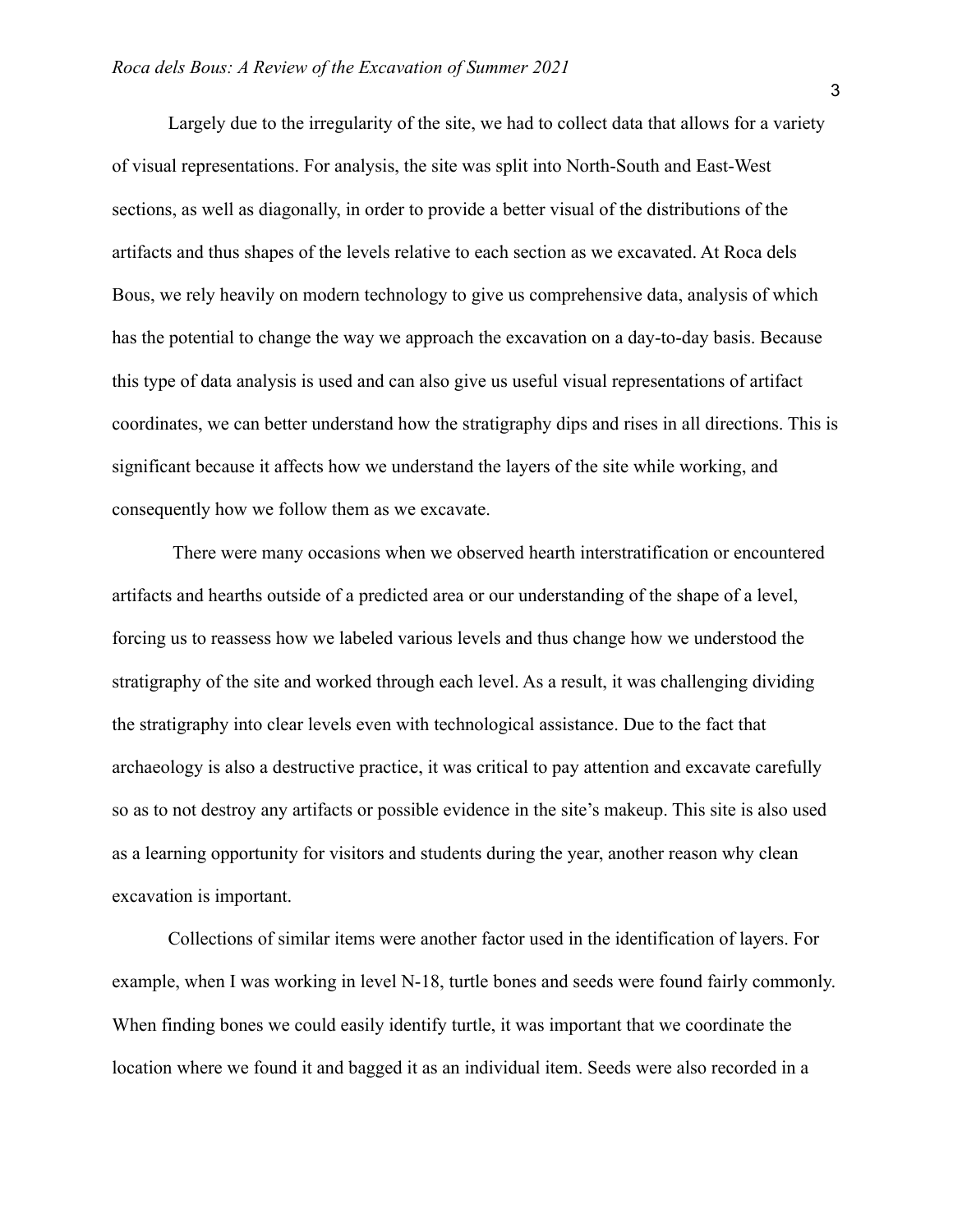"non-coordinated" bag or vial that was still associated with a QR code and the same level. Both of these types of findings gave us information about the objects and fauna that may have been common at the site during each level it was occupied, not only revealing information about Neanderthal diet and lifestyle, but also helping us follow levels as we excavate.

Lithic remains that were chosen for coordination at Roca dels Bous mostly included flint and quartzite flakes or debitage. Limestone flakes were rarely documented; while homogenous bits of limestone can be used to make tools, it is a common material at the site and difficult to identify as a tool making material, thus were generally documented as eolits or geofacts. Contrastingly, flint is a common tool-making material, but not a material found naturally at the site. Rather, it had to have been brought from at least 10 miles away. Flint is also a commonly recognized material used during the Mousterian. Because of this, flint encountered during the excavation is thought to have been intentionally transported into Roca dels Bous by Neanderthals either carting ready-made tools or materials to make tools. When flaked, it creates an incredibly sharp and structurally strong edge, ideal for tool use. While excavating, flint can be identified by its texture and shine. It is an unusually homogenous and smooth material that tends to contrast with the rest of the ash and dirt. Due to its homogenous nature, flint also tends to have a very clear flake structure when used to make tools, and the parts of each flake tend to be very defined.

Quartzite is also a common tool-making material found and documented at Roca dels Bous. It is also not naturally found in that site either but is a bit more common than flint. Quartzite can be identified during excavation by its bluish-black, coarse yet uniform texture with particles that also sparkle when sufficiently cleaned off. When flaked, it creates very strong edges that can also be utilized for tools. It also tends to have a distinct, albeit less obvious, structure than flint that is used to identify it as a product of knapping.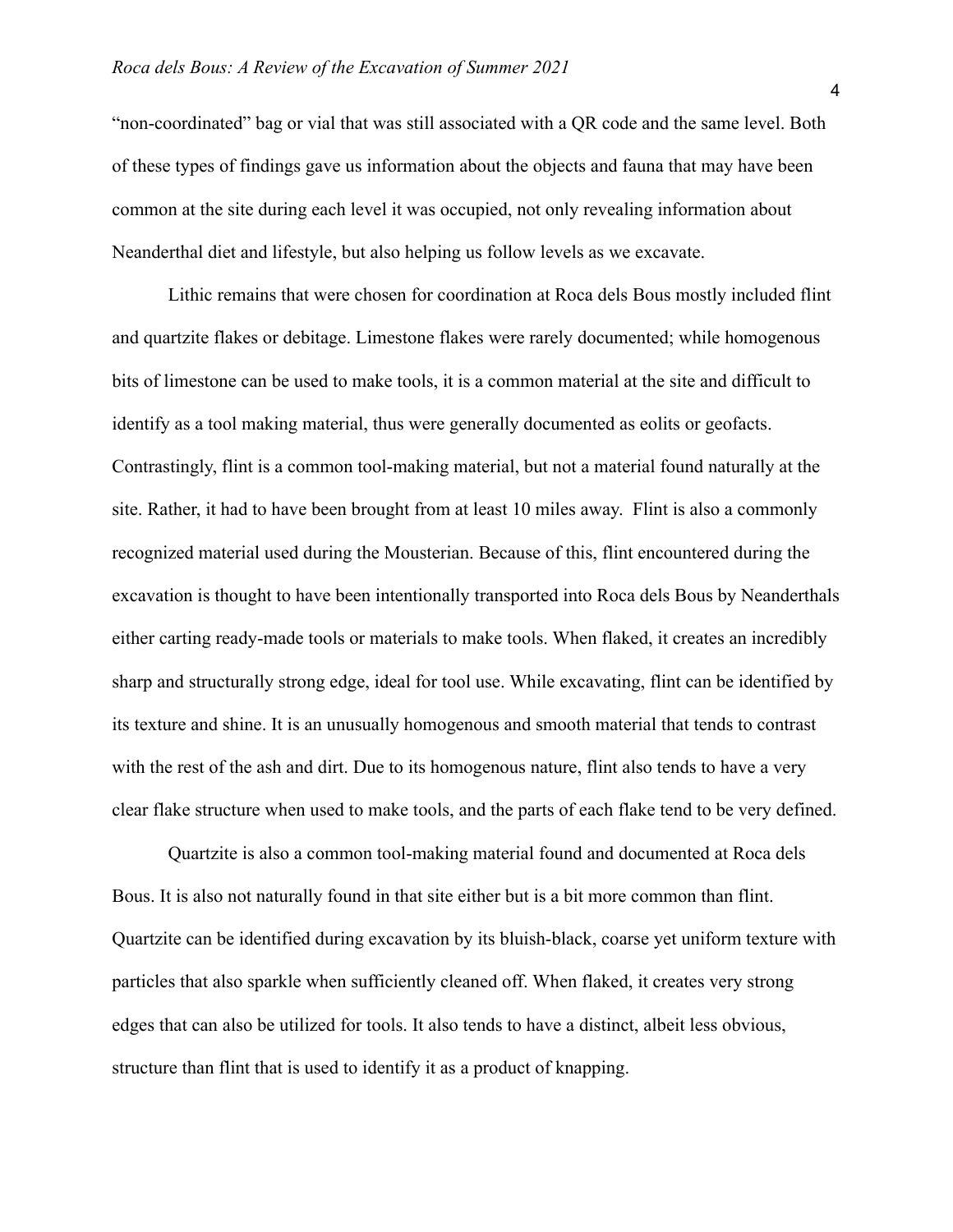

Generally I used characteristics such as the bulb structure or the presence of percussive lines emanating from the point of impact, both found on the ventral surface, to identify flakes while excavating. These features, amongst

many others, are a result of intentional flaking caused by the impact of a hammerstone, or cobbled rock of some sort, on a striking platform edge of a core material. Key features of flakes used to identify significant lithic finds at the site can be seen in the included image (Shea, *Stone tools*).

Hammerstones were also documented artifacts at the site, identified by their cobble structure and possibly chipped edges. Hammerstones are solid stones that fit comfortably in the hand so it can be used to more easily and precisely create tools. The optional flint-knapping session we attended during the program was also useful in understanding the tool-making process, and thus the significance of each of the lithic types we encountered. It also demonstrated how flakes and retouched tools are created, the type of skill and practice needed to create these stone tools, and what different by-products and debitage created from a flint-knapping session looked like and why.

When significant lithic artifacts were found and coordinated, they were classified in the tablet by their structure within "Arqueo UAB" using a coded system. The codes and definitions are listed in the following table:

| BNA        | an untouched and natural base, like a raw material (a river rock or cobble for example)                                                                    |
|------------|------------------------------------------------------------------------------------------------------------------------------------------------------------|
| <b>BNE</b> | Volume of the original material has been reduced; like a used hammerstone or a mortar and pestle that shows loss,<br>yet most of the object remains intact |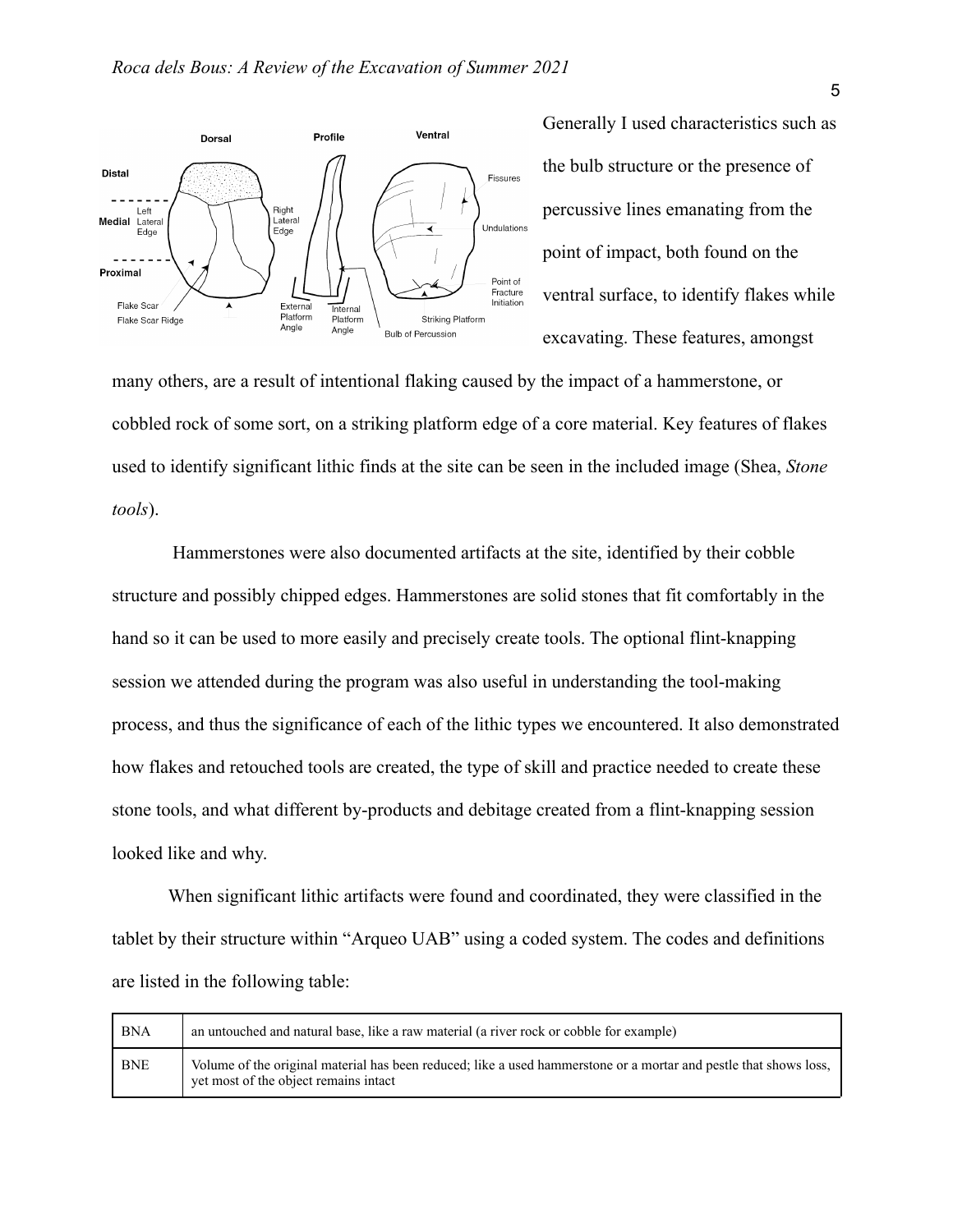| Bn1g       | Material is losing volume, but more so than a hammerstone or a used cobble, such as a flint core                                                                         |
|------------|--------------------------------------------------------------------------------------------------------------------------------------------------------------------------|
| <b>BP</b>  | Full flakes with identifiable parts, considered the positive to a core's negative loss                                                                                   |
| <b>BPF</b> | Fractured flake, can't find the platform or point of impact on the flake, can still use the cortex to distinguish the<br>ventral and dorsal if present                   |
| <b>BPI</b> | Can identify that the flake is fractured but can't identify key features such as the bulb and the platform.Can't<br>distinguish sharp edges and dorsal and ventral sides |
| BP2G       | debitage, results from flaking activity, very small pieces and fragments                                                                                                 |

In the lab, we were tasked with cleaning off each artifact and labeling it with the QR code it was coordinated with. This process required us to prep an appropriately flat and ideally ventral surface with a clear polish, attach the code on top, and seal it in quickly with a thin enough layer that doesn't obscure the code. Carbon samples collected in aluminum foil were carefully unfolded without contamination to dry and kept with their QR codes, so that they could later be analyzed for chemical makeup and ideally provide information about what had been burned in the hearths we were unearthing. All of the other artifacts were scanned after labeling to make sure the QR code had been attached appropriately, and were organized to be taken to the computer lab. At the computers, we processed a series of artifacts from Roca dels Bous, as well as a few from a different site, Cova Gran. We scanned each item within Arqueo UAB, which brought up information associated with each code. Information for each artifact was recorded, such as if each item was a bone or a lithic material and it's species or form and material if they could be determined. Most flakes, apart from BP2G findings, also had their dimensions and mass recorded, in addition to certain characteristics such as: if concretion was present, if the item had been exposed to fire, if it had been worn down by water, or if there was patina present in it. These characteristics reveal important information such as age or environment each item was exposed to, important factors when trying to understand the significance of each artifact in place.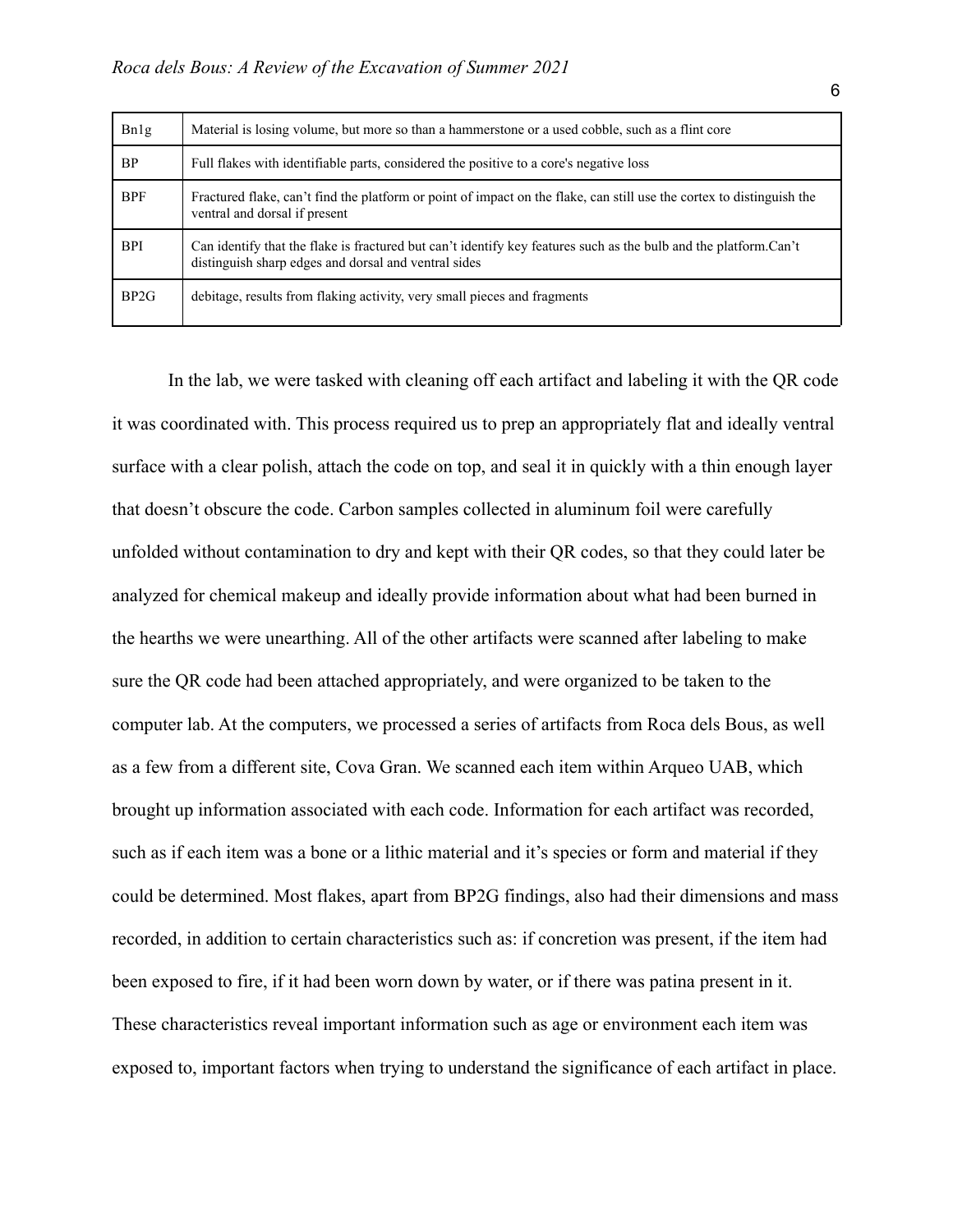We learned and perfected all of these practices and procedures over the course of the month we worked at Roca dels Bous. On our first day, we were instructed on how to use the prism correctly so the vertical and horizontal location of each artifact we found could be coordinated correctly. We were also taught how to take specific measurements of artifacts whose angle and orientation within a level was deemed necessary to record. Throughout the program however, we predominantly used the total station and rarely took orientation measurements of artifacts. When excavating, we were each assigned a location to work, also leaving us up to be moved around the site as needed. I was first assigned to level 16, and sat on top of a wooden board positioned on a few beanbags. The bean bags were there to preserve an exposed level 18 below it without causing damage to that level or any possible artifacts, a common practice at the site.

Over the course of the next few days, we worked through level N-16 and down to the sterile layer below it. There were no artifacts in the sterile layer, but we started to notice a change in sediment color, indicating we had reached the end of the sterile layer and reached N-18, so we changed our angle of excavation. I was moved to excavate the top of a boulder adjacent to my original position to work through the rest of 16 and the sterile layer which we thought made up the sediment above on top of this rock and that level 18 sat below it. While brushing through the ashes accumulated in this area, I found a few materials at first, then hit a layer of mostly ash, some flint and quartzite, then was moved to work on level 18 directly below it. As I understood it, I was moved down to 18 to expand it and understand how it interacted with the boulder. It is also possible that there was a sterile layer above the boulder and 18 did in fact sit below it, or 18 involved the boulder, which we sadly didn't end up removing during the month and have yet to find out what types of artifacts sit beneath it.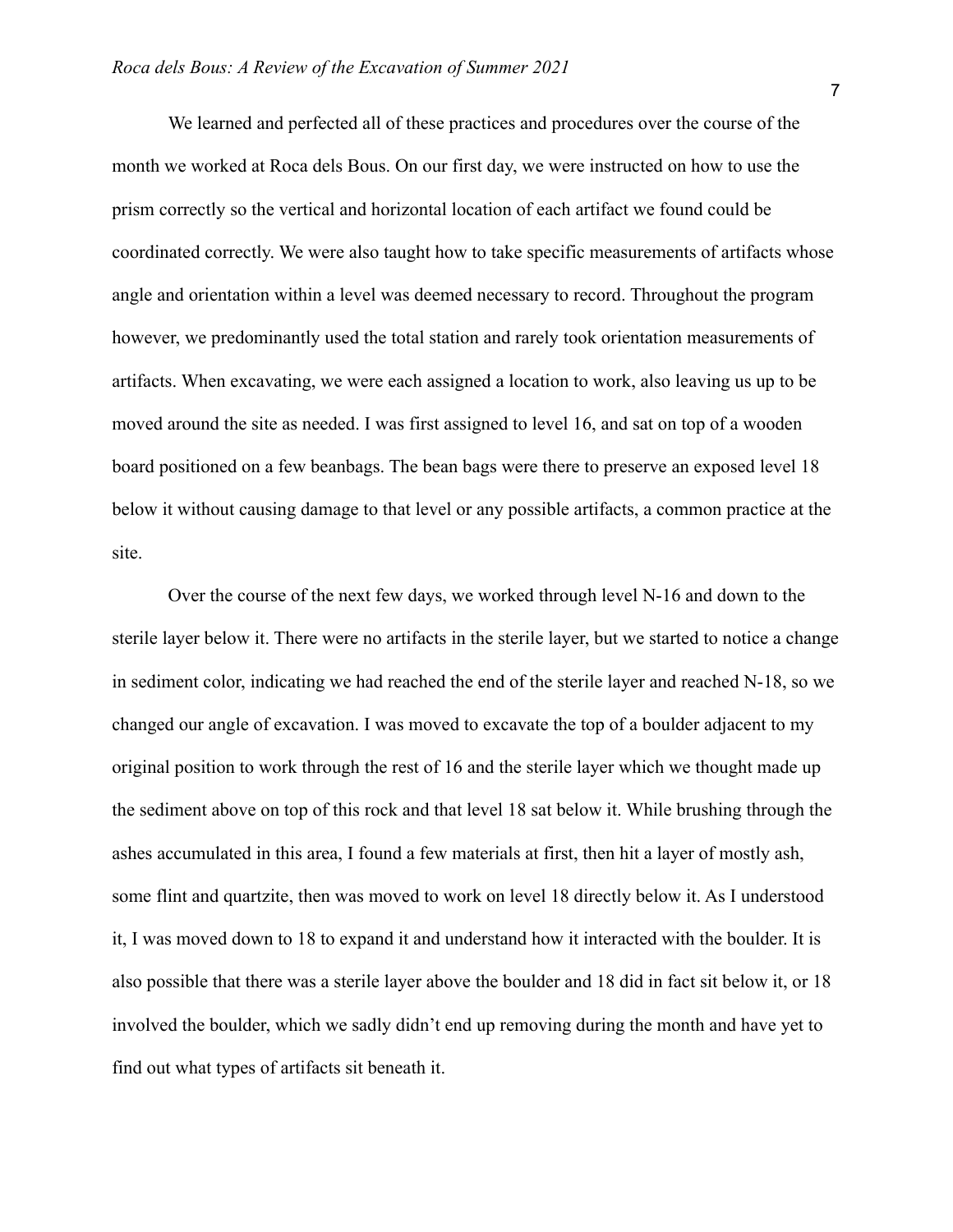Other students worked in their respective sections, following mapped stratigraphic layers on N-14, 16, and 18, and creating reference spots to be able to connect them all. There was a point where level 16 and level 14 met in an unpredicted way, causing us to have to relabel that portion of N-16 to N-14. It also shaped the way we approached the rest of the dig, opening up multiple sections of N-16 to use as more references. This was all necessary to give us a clearer understanding of the site's various stratigraphic layouts.

I ended up closing my section of 18 off and having to call the end of the layer, although I hadn't quite stopped finding materials. My colleagues had reached the sterile layer beneath 18, but I was still finding significant artefacts deeper than what we predicted. I believe this may have been a result of the geography of the site and sediment falling through fallen rocks more in certain spots. At the end of the dig, we opened every section up, removing all sacks and mats to reveal the entirety of the site. The site is used throughout the year for children to learn about Neanderthals and Roca dels Bous, so we began prepping the site for that purpose.

Overall, learning how to excavate for the first time was a challenge that I am grateful to have experienced. Due to the Waldbaum scholarship, I was able to cover my tuition for the program and further my career in archaeology. I learned to improve my brushing and sifting techniques, how to quickly and more easily identify artifacts in situ and how to not miss significant ones before sifting. I also learned what it was like to exist and work for an extended period of time in a culturally unfamiliar area, needing to exist harmoniously with individuals I never met before, which was an overall beautiful experience I am grateful to have had. I do feel like I grew both personally and professionally during my time studying at Roca dels Bous and I feel inspired to continue developing my career in archaeology.